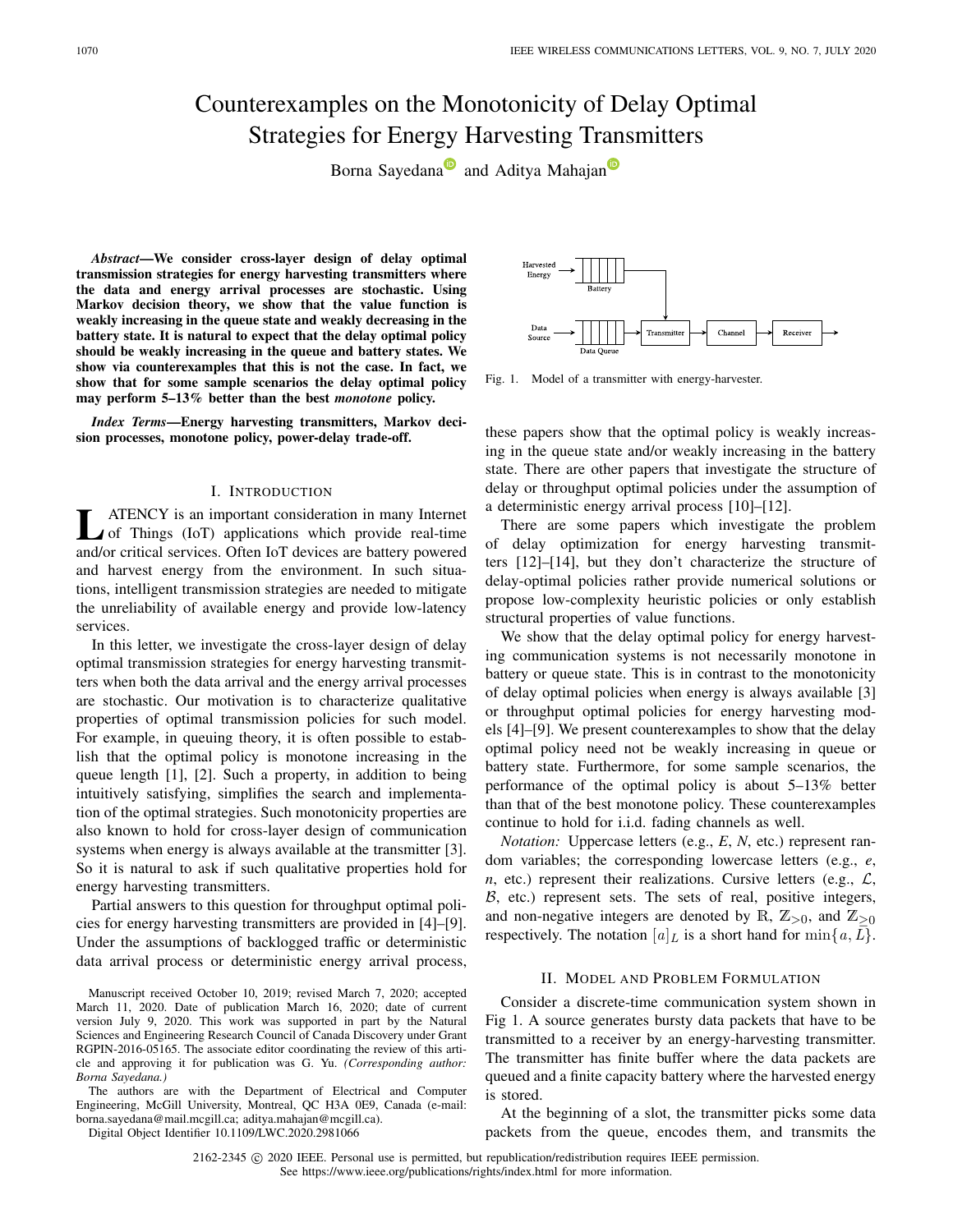encoded symbol. Transmitting a symbol requires energy that depends on the number of encoded packets in the symbol. At the end of the slot, the system incurs a delay penalty that depends on the number of packets remaining in the queue.

Time slots are indexed by  $k \in \mathbb{Z}_{\geq 0}$ . The length of the buffer is denoted by  $L$  and the size of the battery by  $B$ ;  $\mathcal L$  and B denote the sets  $\{0, 1, \ldots, L\}$  and  $\{0, 1, \ldots, B\}$ , respectively. Other variables are as follows:

- $N_k \in \mathcal{L}$ : the number of packets in the queue at the beginning of slot *k*.
- $A_k \in \mathcal{L}$ : the number of packets that arrive during slot *k*.
- $S_k \in \mathcal{B}$ : the energy stored in the battery at the beginning of slot *k*.
- $E_k \in \mathcal{B}$ : the energy that is harvested during slot *k*.
- $U_k$ : the number of packets transmitted during slot *k*. The feasible choices of  $U_k$  are denoted by  $\mathcal{U}(N_k, S_k)$  where

$$
\mathcal{U}(n,s) := \{ u \in \mathcal{L} : u \leq n \text{ and } p(u) \leq s \},\
$$

where  $p(u)$  denotes the amount of power needed to transmit *u* packets.<sup>1</sup> We assume that  $p : \mathcal{L} \to \mathbb{R}_{\geq 0}$  is a strictly convex and increasing function with  $p(0) = 0$ .

The dynamics of the data queue and the battery are

$$
N_{k+1} = [N_k - U_k + A_k]_L
$$
 and  $S_{k+1} = [S_k - p(U_k) + E_k]_B$ .

Packets that are not transmitted during slot *k* incur a delay penalty  $d(N_k - U_k)$ , where  $d : \mathcal{L} \to \mathbb{R}_{\geq 0}$  is a convex and increasing function with  $d(0) = 0$ .

The data arrival process  $\{A_k\}_{k>0}$  is i.i.d. with pmf (probability mass function)  $P_A$ . The energy arrival process  ${E_k}_{k>0}$ is i.i.d. with pmf  $P_E$  and is also independent of  $\{A_k\}_{k>0}$ .

The number  $U_k$  of packets to transmit are chosen according to a scheduling policy  $f := \{f_k\}_{k>0}$ , where

$$
U_k = f_k(N_k, S_k), \quad U_k \in \mathcal{U}(N_k, S_k).
$$

The performance of a scheduling policy *f* is given by

<span id="page-1-1"></span>
$$
J(f) := \mathbb{E}^f \left[ \sum_{k=0}^{\infty} \beta^k d(N_k - U_k) \middle| N_0 = 0, S_0 = 0 \right], \quad (1)
$$

where  $\beta \in (0, 1)$  denotes the discount factor and the expectation is taken with respect to the joint measure on the system variables induced by the choice of *f*.

We are interested in the following optimization problem.

*Problem 1:* Given the buffer length *L*, battery size *B*, power cost  $p(\cdot)$ , delay cost  $d(\cdot)$ , pmf  $P_A$  of the arrival process, pmf  $P<sub>E</sub>$  of the energy arrival process, and the discount factor β, choose a feasible scheduling policy *f* to minimize the performance  $J(f)$  given by [\(1\)](#page-1-1).

## III. DYNAMIC PROGRAMMING DECOMPOSITION

The system described above can be modeled as an infinite horizon time homogeneous Markov decision process (MDP) [\[15\]](#page-4-8). Since the state and action spaces are finite, standard results from Markov decision theory imply that there exists an optimal policy which is time homogeneous and is given by the solution of a dynamic program. To succinctly write the dynamic program, we define the following Bellman operator: Define the operator  $\mathscr{B} : [\mathcal{L} \times \mathcal{B} \to \mathbb{R}] \to [\mathcal{L} \times \mathcal{B} \to \mathcal{A}]$ R] that maps any  $V : \mathcal{L} \times \mathcal{B} \to \mathbb{R}$  to

$$
[\mathscr{B} V](n, s) = \min_{u \in \mathcal{U}(n, s)} \left\{ d(n - u) + \beta \mathbb{E}[V([n - u + A]_L, [s - p(u) + E]_B)] \right\},\tag{2}
$$

where *A* and *E* are independent random variables with pmfs *PA* and *PE* . Then, an optimal policy for the infinite horizon MDP is given as follows [\[15\]](#page-4-8).

*Theorem 1:* Let  $V^*$  :  $\mathcal{L} \times \mathcal{B} \rightarrow \mathbb{R}$  denote the unique fixed point of the following equation:

<span id="page-1-2"></span>
$$
V(n,s) = [\mathscr{B} V](n,s), \quad \forall (n,s) \in \mathcal{L} \times \mathcal{B}.
$$
 (3)

Furthermore, let  $f^*$  be such that  $f^*(n, s)$  attains the minimum in the right hand side of [\(3\)](#page-1-2). Then, the time homogeneous policy  $f^{*,\infty} = (f^*, f^*, \dots)$  is optimal for Problem [1.](#page-1-3)

The dynamic program described in [\(3\)](#page-1-2) can be solved using standard algorithms such as value iteration, policy iteration, or linear programming algorithms [\[15\]](#page-4-8).

# *A. Properties of the Value Function*

Let M denote the family of the functions  $V : \mathcal{L} \times \mathcal{B} \to \mathbb{R}$ such that for any  $s \in \mathcal{B}$ ,  $V(n, s)$  is weakly increasing in *n* and for any  $n \in \mathcal{L}$ ,  $V(n, s)$  is weakly decreasing in *s*. Furthermore, let  $\mathcal{F}_s$  denote the family of functions  $f: \mathcal{L} \times \mathcal{B} \to \mathcal{U}$  such that for any  $n \in \mathcal{L}$ ,  $f(n, s)$  is weakly increasing in *s*. Similarly, let  $\mathcal{F}_n$  be family of functions  $f: \mathcal{L} \times \mathcal{B} \to \mathcal{U}$ , such that for any  $s \in \mathcal{B}$ ,  $f(n, s)$  is weakly increasing in *n*.

<span id="page-1-4"></span>*Proposition 1:* The optimal value function  $V^* \in \mathcal{M}$ .

The proof is presented in the Appendix. Proposition [1](#page-1-4) says the optimal cost weakly increases with the queue state and weakly decreases with the battery state. Thus, it is better to have less packets in the queue and it is better to have more energy in the battery. Such a result is intuitively appealing.

<span id="page-1-3"></span>One might argue that it should be the case that the optimal policy is weakly increasing in state of the queue, and weakly increasing in the available energy in the battery. In particular, if it is optimal to transmit *u* packets when the queue state is *n*, then (for the same battery state) the optimal number of packets to transmit at any queue state larger than *n* should be at least *u*. Similarly, if it is optimal to transmit *u* packets when the battery state is *s*, then (for the same queue state) the optimal number of packets to transmit at any battery state larger than *s* should be at least *u*. In the next section, we present counterexamples that show both of these properties do not hold. The code for all the results is available at [\[16\]](#page-4-9).

# IV. COUNTEREXAMPLES ON THE MONOTONICITY OF OPTIMAL POLICIES

# <span id="page-1-5"></span>*A. On the Monotonicity in Queue State*

Consider the communication system with a band-limited AWGN channel where  $\mathcal{L} = 5$ ,  $\mathcal{B} = 5$ ,  $\beta = 0.99$ ,  $N_0 = 2.0$ ,

<span id="page-1-0"></span><sup>&</sup>lt;sup>1</sup>In our examples, we model the channel as a band-limited AWGN channel with bandwidth *W* and noise level  $N_0$ . The capacity of such a channel when transmitting at power level *P* is  $W \log_2(1+P^f(N_0W))$ . Therefore, for such channels we assume  $p(u) = \lfloor N_0 W(2^{u/W} - 1) \rfloor$ .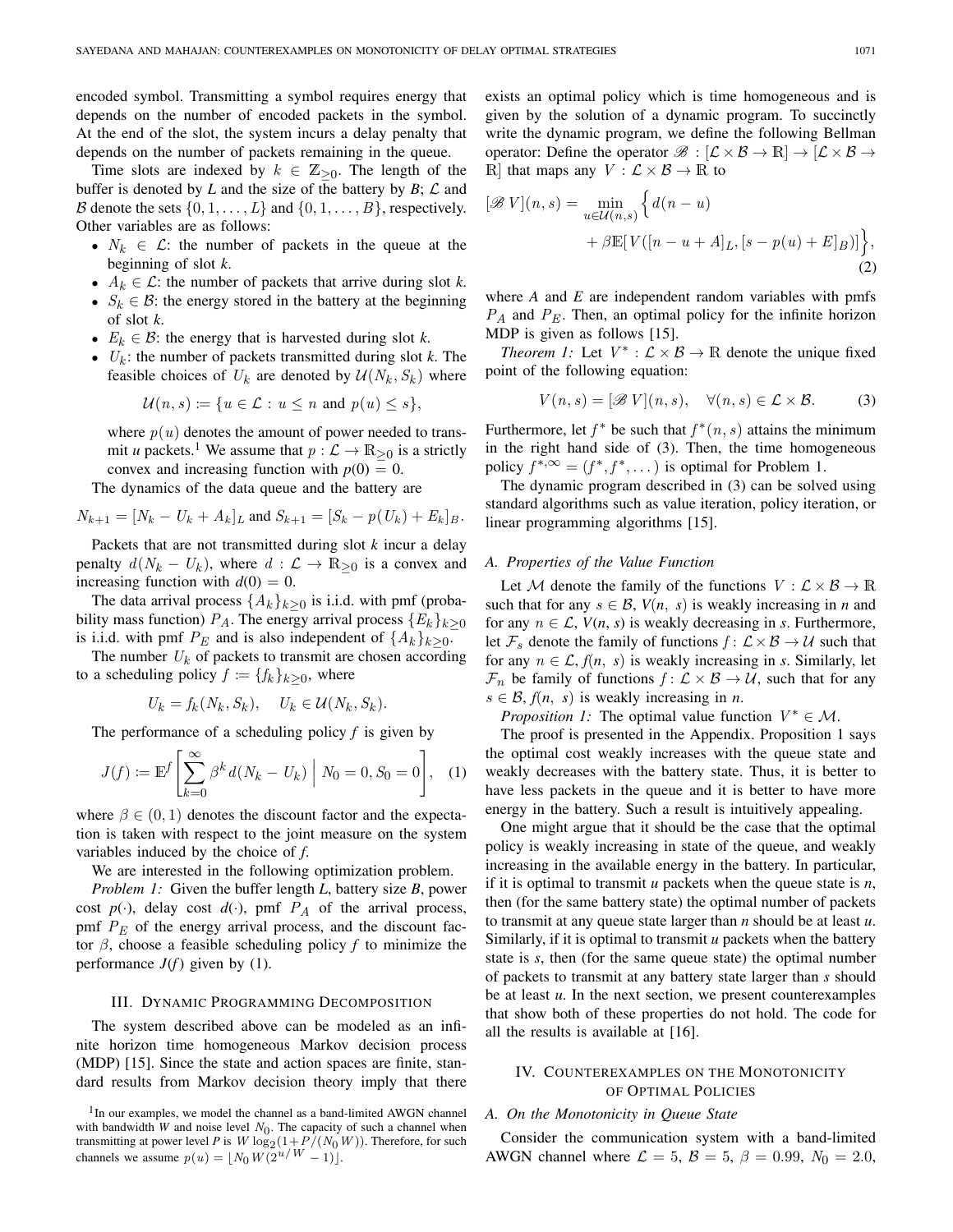|                        | $\Omega$ |  | 2. | 3 | 4 | 5 |  |                | 0 | 2 | 3. | -4 | 5                            |
|------------------------|----------|--|----|---|---|---|--|----------------|---|---|----|----|------------------------------|
| 0                      |          |  |    |   |   |   |  |                |   |   |    |    |                              |
|                        |          |  |    |   |   |   |  |                |   |   |    |    |                              |
| $\overline{2}$         |          |  |    |   |   |   |  | $\overline{2}$ |   |   |    |    |                              |
| 3                      |          |  |    |   |   |   |  | 3              |   |   |    |    |                              |
| $\overline{4}$         |          |  |    |   |   |   |  | $\overline{4}$ |   |   |    |    |                              |
| 5                      | U        |  |    |   |   |   |  | 5.             | 0 |   |    |    |                              |
| (a) The optimal policy |          |  |    |   |   |   |  |                |   |   |    |    | (b) The best monotone policy |

<span id="page-2-0"></span>Fig. 2. The optimal and the best monotone policies for the example of Section [IV-A.](#page-1-5)

 $W = 1.75$  (thus,  $p(u) = (3.5 \cdot (2^{(u/1.75)} - 1))$ ,  $d(q) = q$ , data arrival distribution  $P_A = \text{Geom}(0.9)$ , and energy arrival distribution  $P_E = \text{Geom}(0.89)$ , where both the pmfs are truncated and normalized with domain equal to 5.

The optimal policy for this system (obtained by policy iteration  $[15]$  is shown in Fig. [2\(](#page-2-0)a), where the rows correspond to the current queue length and the columns correspond to the current energy level. Note that the policy is not weakly increasing in queue state (i.e.,  $f^* \notin \mathcal{F}_n$ ). For instance,  $f(5, 3) < f(4, 3).$ 

Given that the optimal policy is not monotone, one might wonder how much do we lose if we use a monotone policy instead of the optimal policy. To characterize this, we define the best queue-monotone policy as:

$$
f_n^{\circ} = \arg\min_{f \in \mathcal{F}_n} \left\{ \max_{(n,s) \in \mathcal{L} \times \mathcal{B}} \left| V(n,s) - V^*(n,s) \right| \right\}
$$

and let  $V_n^{\circ}$  denote the corresponding value function.

The best monotone policy cannot be obtained using dynamic programming and one has to resort to a brute force search over all monotone policies. For the model described above, there are 86400 monotone policies.<sup>2</sup> The best monotone policy obtained by searching over these is shown is Fig. [2\(](#page-2-0)b). The worst case difference between the two value functions is given by

$$
\alpha_n = \max_{(n,s)\in\mathcal{L}\times\mathcal{B}} \left\{ \frac{V^{\circ}(n,s) - V^* n(n,s)}{V^*(n,s)} \right\} = 0.1186.
$$

Thus, for this counterexample, the best queue-monotone policy performs 11.86% worse than the optimal policy.

We also compare the performance of the optimal policy with the greedy policy, which is a heuristic policy that transmits the maximum number of packets in each state. The greedy policy is monotone so we expect  $\alpha_n^{\text{greedy}} \ge \alpha_n$ . In this particular example, we find that  $\alpha_n^{\text{greedy}} = 0.8609$ . Thus, the greedy policy performs 86.09% worse than the optimal policy policy performs 86.09% worse than the optimal policy.

#### <span id="page-2-4"></span>*B. On the Monotonicity in Battery State*

Consider the communication system described in Section [IV-A](#page-1-5) but with the data arrival distribution  $P_A = [0.33, 0.67, 0, 0, 0]$  and the energy arrival distribution  $P_E = [0.05, 0.90, 0.05, 0, 0].$ 

The optimal policy (obtained using policy iteration [\[15\]](#page-4-8)) is shown in Fig. [3\(](#page-2-2)a). Note that the policy is not weakly

|                        | $\overline{0}$ |  | $\overline{2}$ |  | $3 \quad 4$    | - 5            |  |                | $\Omega$ | 2 | $3 -$ | 4              | - 5                          |  |
|------------------------|----------------|--|----------------|--|----------------|----------------|--|----------------|----------|---|-------|----------------|------------------------------|--|
|                        |                |  |                |  | 0              |                |  |                |          |   |       | 0              |                              |  |
| $\mathbf{1}$           |                |  |                |  |                |                |  | 1              |          |   |       |                |                              |  |
| $\overline{2}$         |                |  |                |  |                | $2\quad 2$     |  | $\overline{2}$ |          |   |       | $\overline{2}$ | $\overline{2}$               |  |
| 3                      |                |  |                |  | $\overline{2}$ | -2             |  | 3              |          |   |       | $\overline{2}$ | $\mathbf{2}$                 |  |
| 4                      |                |  |                |  | $\overline{2}$ | $\overline{2}$ |  | 4              | $\theta$ |   |       | $2\quad 2$     |                              |  |
| 5                      |                |  |                |  | 2              | $\overline{2}$ |  | 5              | U        |   |       | $\overline{2}$ |                              |  |
| (a) The optimal policy |                |  |                |  |                |                |  |                |          |   |       |                | (b) The best monotone policy |  |

<span id="page-2-2"></span>Fig. 3. The optimal and the best monotone policies for the example of Section [IV-A.](#page-1-5)

increasing in the battery state (i.e.,  $f^* \notin \mathcal{F}_s$ ). In particular, we have that  $f^*(5, 2) > f^*(5, 3)$ .

Given that optimal policy is not monotone, the previous question arises again that how much do we lose if we use a monotone policy instead of the optimal policy. To characterize this, we define the best battery-monotone policy as:

$$
f_s^{\circ} = \arg\min_{f \in \mathcal{F}_s} \left\{ \max_{(n,s) \in \mathcal{L} \times \mathcal{B}} \left| V(n,s) - V^*(n,s) \right| \right\}
$$

and let  $V_s^{\circ}$  denote the corresponding value function.

As before, we find the best monotone policy by a brute force search over all 303750 monotone battery-policies.<sup>2</sup> The resultant policy is shown in Fig. [3\(](#page-2-2)b).

The worst case difference between the two value functions is given by

$$
\alpha_s = \max_{(n,s)\in\mathcal{L}\times\mathcal{B}} \left\{ \frac{V^{\circ}(n,s) - V^*s(n,s)}{V^*(n,s)} \right\} = 0.0560.
$$

Thus, for this counterexample, the best battery-monotone policy performs 5.60% worse than the optimal policy. Note that for this example, the best monotone policy is a greedy policy, hence the performance of the greedy policy is same as that of the best monotone policy.

# V. COUNTEREXAMPLES FOR FADING CHANNELS

## *A. Channel Model With i.i.d. Fading*

Consider the model in Section [II](#page-0-1) where the channel has i.i.d. fading. In particular, let  $H_k \in \mathcal{H}$  denote the channel state at time *k* and  $g(H_k)$ , where  $g: \mathcal{H} \to \mathbb{R}_{>0}$ , denotes the attenuation at state  $H_k$ . Thus, the power needed to transmit *u* packets when the channel is in state *h* is given by  $p(u)/g(h)$ . We assume that  ${H_k}_{k>0}$  is an i.i.d. process with pmf  $P_H$ that is independent of the data and energy arrival processes  ${A_k}_{k>0}$  and  ${E_k}_{k>0}$ .

## <span id="page-2-3"></span>*B. On the Monotonicity in Queue State*

Consider the model in Section [IV-A](#page-1-5) with  $N_0 = 1$ ,  $W = 1.75$ , and an i.i.d. fading channel where  $\mathcal{H} = \{1, 2\}$ ,  $g(\cdot) = \{0.7, 0.8\}$  and  $P_H = [0.4, 0.6]$ . The optimal policy for this model (obtained using policy iteration) is shown in Fig. [4\(](#page-3-0)a)[–4\(](#page-3-0)b). Note that for all *h*, the optimal policy in not monotone in the queue length.

In this case, there are  $(4320) \times (1296) \times (362) \approx 10^8$  monotone policies. Therefore, a brute force search to find the best monotone policy is not possible. We choose a heuristic monotone policy  $f_n^{\circ}$  which differs from  $f^*$  only at the following

<span id="page-2-1"></span><sup>&</sup>lt;sup>2</sup>Due to the power constraint  $\mathcal{U}(n, s)$ , it is not possible to count the number of monotone functions using combinatorics. The number above is obtained by explicit enumeration.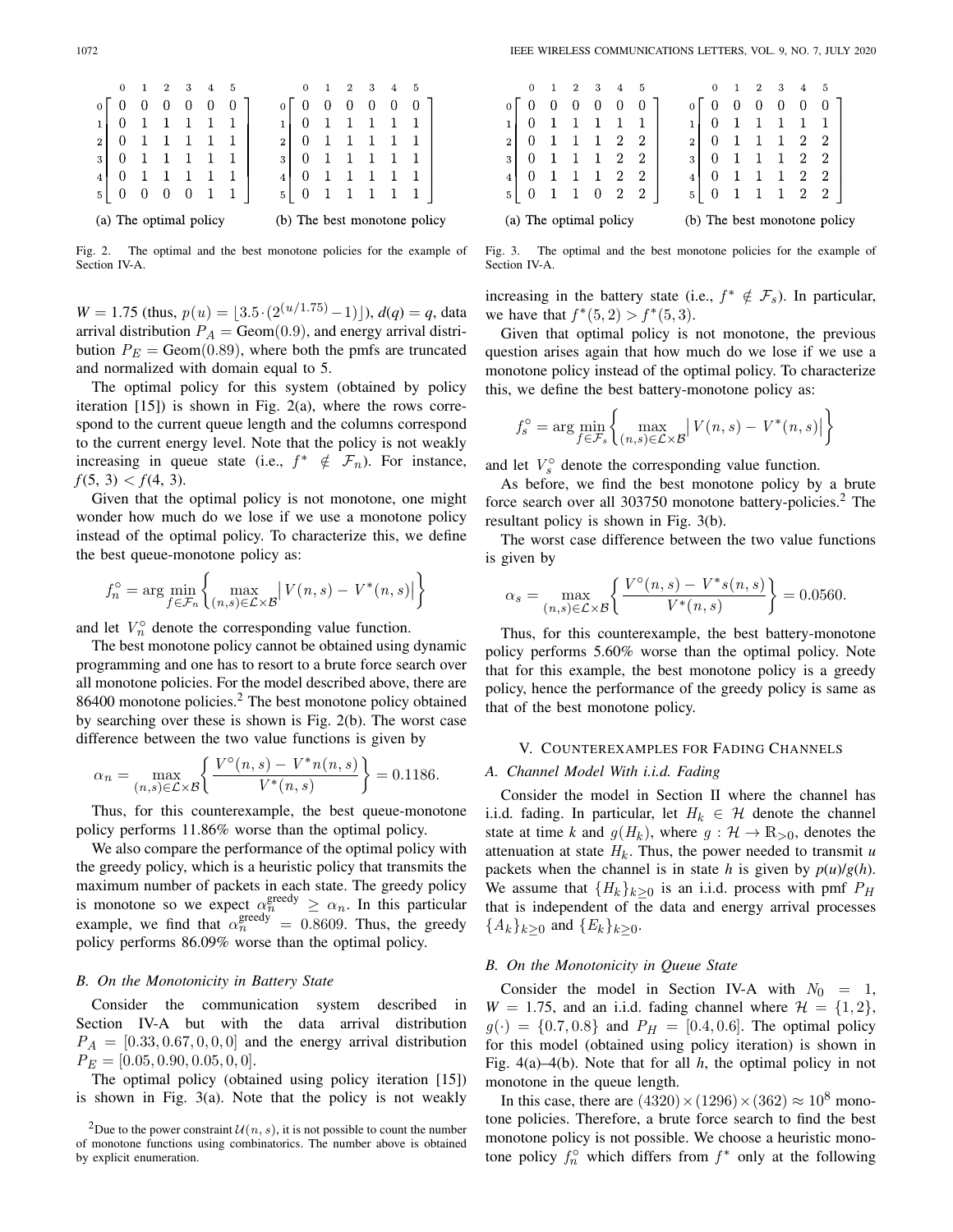| (a) $f^*(\cdot, \cdot, h = 1)$                          |  |  |  |  | (b) $f^*(\cdot, \cdot, h = 2)$ |  |  |                                                             |  |  |  | (c) $f^*(\cdot, \cdot, h = 3)$                         |  |                                                                       |  |  |  |  |                                                                                  | (d) $f^*(\cdot, \cdot, h = 1)$ |  |  |                                                             |  |  |  |  |
|---------------------------------------------------------|--|--|--|--|--------------------------------|--|--|-------------------------------------------------------------|--|--|--|--------------------------------------------------------|--|-----------------------------------------------------------------------|--|--|--|--|----------------------------------------------------------------------------------|--------------------------------|--|--|-------------------------------------------------------------|--|--|--|--|
| $5 \begin{bmatrix} 0 & 0 & 0 & 0 & 0 & 1 \end{bmatrix}$ |  |  |  |  |                                |  |  |                                                             |  |  |  |                                                        |  |                                                                       |  |  |  |  | $5 \begin{array}{ rrrrrr} 5 & 0 & 1 & 1 & 0 & 2 & 2 \end{array}$                 |                                |  |  | $5 \begin{array}{cccccc} 0 & 1 & 1 & 0 & 2 & 2 \end{array}$ |  |  |  |  |
| $4 \ 0 \ 1 \ 1 \ 1 \ 1 \ 1$                             |  |  |  |  |                                |  |  | $4 \begin{array}{cccccc} 0 & 1 & 2 & 2 & 2 & 2 \end{array}$ |  |  |  |                                                        |  |                                                                       |  |  |  |  | $4 \begin{array}{ rrrrrrrrrrrrrrrrrrrrrrrrrr} 0 & 1 & 1 & 1 & 2 & 2 \end{array}$ |                                |  |  | $4 \ 0 \ 1 \ 1 \ 1 \ 2 \ 2$                                 |  |  |  |  |
| 3 0 1 1 1 1 1 1                                         |  |  |  |  |                                |  |  | $3 \begin{bmatrix} 0 & 1 & 2 & 2 & 2 & 2 \end{bmatrix}$     |  |  |  |                                                        |  | $3 \begin{array}{ rrrrrrrrrrr} 3 & 0 & 1 & 1 & 1 & 2 & 2 \end{array}$ |  |  |  |  |                                                                                  |                                |  |  | 3 0 1 1 1 2 2                                               |  |  |  |  |
| $2 \begin{bmatrix} 0 & 1 & 1 & 1 & 1 & 1 \end{bmatrix}$ |  |  |  |  |                                |  |  | 2 0 1 2 2 2 2                                               |  |  |  |                                                        |  | $2 \begin{bmatrix} 0 & 1 & 1 & 1 & 2 & 2 \end{bmatrix}$               |  |  |  |  |                                                                                  |                                |  |  | $2 \begin{bmatrix} 0 & 1 & 1 & 1 & 2 & 2 \end{bmatrix}$     |  |  |  |  |
| $1 \ 0 \ 1 \ 1 \ 1 \ 1 \ 1$                             |  |  |  |  |                                |  |  |                                                             |  |  |  | $1 \ 0 \ 1 \ 1 \ 1 \ 1 \ 1$                            |  |                                                                       |  |  |  |  | $1 \ 0 \ 1 \ 1 \ 1 \ 1 \ 1$                                                      |                                |  |  | $1 \t0 \t1 \t1 \t1 \t1$                                     |  |  |  |  |
| $0\begin{bmatrix} 0 & 0 & 0 & 0 & 0 & 0 \end{bmatrix}$  |  |  |  |  |                                |  |  |                                                             |  |  |  | $0\begin{bmatrix} 0 & 0 & 0 & 0 & 0 & 0 \end{bmatrix}$ |  |                                                                       |  |  |  |  | $0\begin{bmatrix} 0 & 0 & 0 & 0 & 0 & 0 \end{bmatrix}$                           |                                |  |  | $0$ $0$ $0$ $0$ $0$ $0$ $0$                                 |  |  |  |  |
| 0 1 2 3 4 5                                             |  |  |  |  |                                |  |  |                                                             |  |  |  | 0 1 2 3 4 5                                            |  |                                                                       |  |  |  |  |                                                                                  | 0 1 2 3 4 5 0 1 2 3 4 5        |  |  |                                                             |  |  |  |  |

<span id="page-3-0"></span>Fig. 4. The optimal policy for the examples of Section [V-B](#page-2-3) shown in subfigures (a)–(b) and Section [V-C](#page-3-1) shown in subfigures (c)–(d).

points:  $f_n^{\circ}(5, s, 1) = 1$ , for  $s \in \{1, 2, 3, 4\}$ ,  $f_n^{\circ}(5, 1, 2) = 1$ , and  $f^{\circ}(5, s, 2) = 2$  for  $s \in \{2, 3\}$ . The policy  $f^{\circ}$  may be and  $f_n^{\circ}(5, s, 2) = 2$ , for  $s \in \{2, 3\}$ . The policy  $f_n^{\circ}$  may be thought of as the queue-monotone policy that is closest to  $f^*$ thought of as the queue-monotone policy that is closest to  $f^*$ . Let  $V_n^{\circ}$  denote the corresponding value function. The worst case difference between the two value functions is given by

$$
\alpha_n = \max_{(n,s,h)\in\mathcal{L}\times\mathcal{B}\times\mathcal{H}} \frac{|V^*(n,s,h) - V_n^{\circ}(n,s,h)|}{|V^*(n,s,h)|} = 0.1344.
$$

Thus, the heuristically chosen queue-monotone policy performs 13.44% worse than the optimal policy. We also compare the optimal policy with the greedy policy and find that  $\alpha_n^{\text{greedy}} = 0.8005$ . Thus, the greedy policy performs 80.05% worse than the optimal policy.

## <span id="page-3-1"></span>*C. On the Monotonicity in the Battery State*

Consider the model in Section [IV-B](#page-2-4) with  $N_0 = 1.55$ ,  $W = 1.75$ , and an i.i.d. fading channel where  $\mathcal{H} = \{1, 2\}$ ,  $g(\cdot) = \{0.75, 0.80\}$ , and  $P_H = [0.3, 0.7]$ . The optimal policy for this model (obtained using policy iteration) is shown in Fig. [4\(](#page-3-0)c)[–4\(](#page-3-0)d). Note that for  $h \in \{1, 2\}$ , the optimal policy is not monotone in the battery state.

In this case, there are  $(629856) \times (30375019) \approx 10^{10}$  monotone policies. Therefore, a brute force search is not possible. As before, we choose a heuristic policy  $f_s^{\circ}$  which is the batterymonotone policy that is closest to  $f^*$ . In particular,  $f_s^{\circ}$  differs from *f*<sup>\*</sup> only at two points:  $f_s^{\circ}(5,3,1) = 1$  and  $f_s^{\circ}(5,3,2) = 1$ .<br>Let  $V^{\circ}$  denote the corresponding value function. The worst Let  $V_s^{\circ}$  denote the corresponding value function. The worst case difference between the two value functions is given by

$$
\alpha_s = \max_{(n,s,h)\in\mathcal{L}\times\mathcal{B}\times\mathcal{H}} \frac{|V^*(n,s,h) - V_s^{\circ}(n,s,h)|}{|V^*(n,s,h)|} = 0.0560.
$$

Thus, the heuristically chosen battery-monotone policy performs 5.60% worse than the optimal policy. Note that for this example, the best monotone policy is a greedy policy, hence the performance of the greedy policy is same as that of the best monotone policy.

#### VI. CONCLUSION

In this letter, we consider delay optimal strategies in cross layer design with energy harvesting transmitter. We show that the value function is weakly increasing in the queue state and weakly decreasing in the battery state. We show via counterexamples that the optimal policy is not monotone in queue length nor in the available energy in the battery.

#### *A. Discussion About the Counterexamples*

One might ask why the optimal policy is not monotone in the above model. The standard argument in MDPs to establish monotonicity of the optimal policies is to show that the value-action function is submodular in the state and action. The value-action function is given by

$$
H(n, s, u) = d(n - u) + \beta \mathbb{E}[V([n - u + A]_L, [s - p(u) + E]_B)]
$$

A sufficient condition for the optimal policy to be weakly increasing in the queue length is:

**(S1)** for every  $s \in \mathcal{B}$ ,  $H(n, s, u)$  is submodular in  $(n, u)$ .

Note that since  $d(\cdot)$  is convex,  $d(n - u)$  is submodular in  $(n, u)$ . Thus, a sufficient condition for (S1) to hold is:

**(S2)** for all  $s \in \mathcal{B}$ ,  $\mathbb{E}[V([n - u + A]_L, [s - p(u) + E]_B)]$  is submodular in (*n*, *u*).

Since submodularity is preserved under addition, a sufficient condition for (S2) to hold is:

**(S3)** for all  $s \in \mathcal{B}$ ,  $V(n - u, s - p(u))$  is submodular in (*n*, *u*).

By a similar argument, it can be shown that a sufficient condition for the optimal policy to be weakly increasing in battery state is:

**(S4)** for all  $n \in \mathcal{L}$ ,  $V(n - u, s - p(u))$  is submodular in (*s*, *u*).

We have not been able to identify sufficient conditions under which (S3) or (S4) hold. Note that if the data were backlogged, then we do not need to keep track of the queue state; thus, the value function is just a function of the battery state. In such a scenario, (S4) simplifies to  $V(s - p(u))$  is submodular in  $(s, u)$ . Since  $p(\cdot)$  is convex, it can be shown that convexity of  $V(s)$  is sufficient to establish submodularity of  $V(s - p(u))$ . This is the essence of the argument given in [\[6\]](#page-4-10), [\[7\]](#page-4-11).

Similarly, if the transmitter had a steady supply of energy, then we do not need to keep track of the battery state; thus, the value function is just a function of the queue state. In such a scenario, (S3) simplifies to  $V(n - u)$  is submodular in  $(n, u)$ . It can be shown that convexity of the  $V(n)$  is sufficient to establish submodularity of  $V(n - u)$ . This is the essence of the argument given in [\[3\]](#page-4-2).

In our model, data is not backlogged and energy is intermittent. As a result, we have two queues—the data queue and the energy queue—which have coupled dynamics. This coupling makes it difficult to identify conditions under which  $V(n - u,$  $s - p(u)$  will be submodular in  $(n, u)$  or  $(s, u)$ .